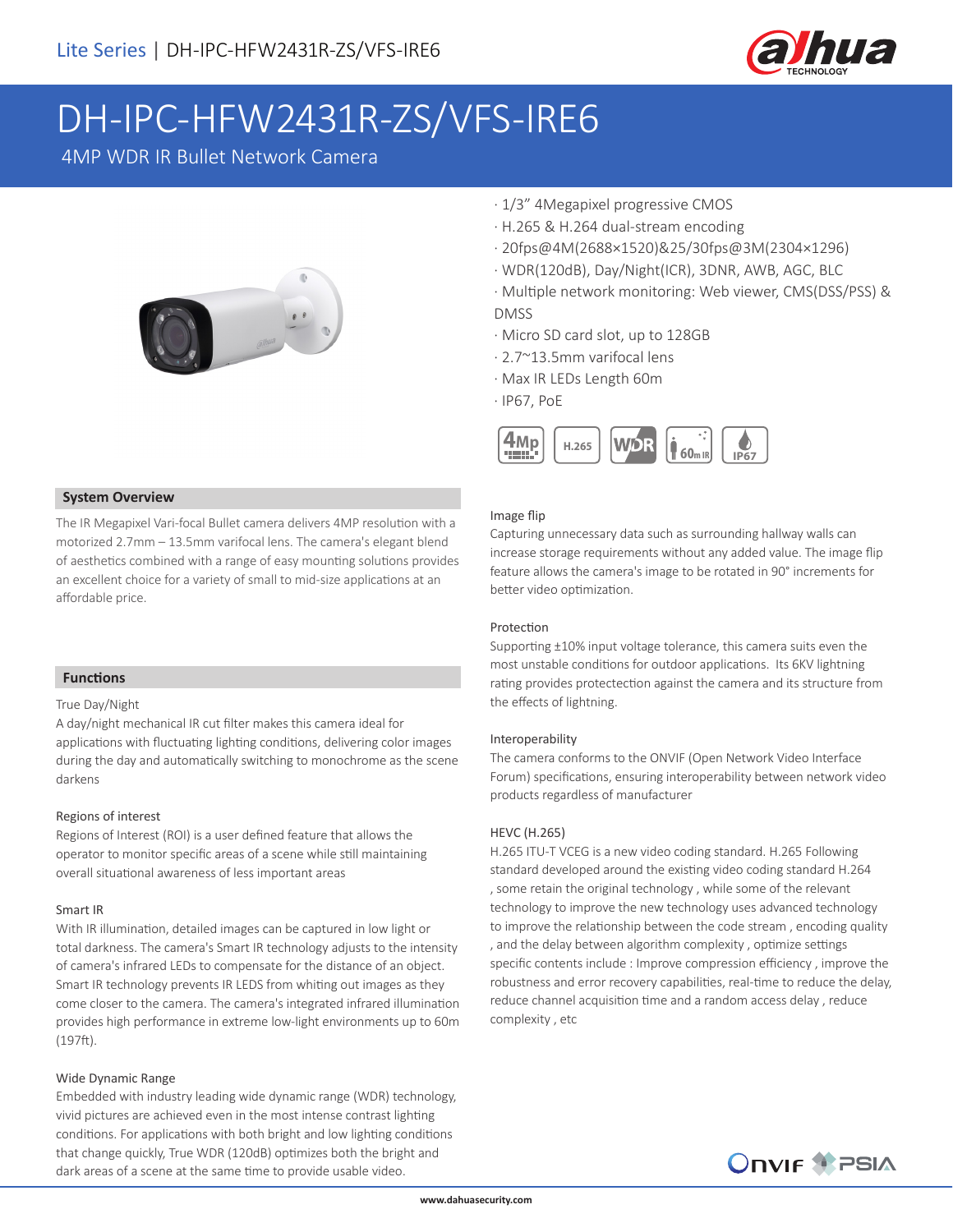# **Lite Series** | DH-IPC-HFW2431R-ZS/VFS-IRE6

## **Technical Specification**

| Camera                          |      |                                                                                                                                                                         |            |            |           |
|---------------------------------|------|-------------------------------------------------------------------------------------------------------------------------------------------------------------------------|------------|------------|-----------|
| Image Sensor                    |      | 1/3" 4Megapixel progressive CMOS                                                                                                                                        |            |            |           |
| <b>Effective Pixels</b>         |      | 2688(H) x1520(V)                                                                                                                                                        |            |            |           |
| RAM/ROM                         |      | 512MB/32MB                                                                                                                                                              |            |            |           |
| <b>Scanning System</b>          |      | Progressive                                                                                                                                                             |            |            |           |
| <b>Electronic Shutter Speed</b> |      | Auto/Manual, 1/3(4)~1/100000s                                                                                                                                           |            |            |           |
| Minimum Illumination            |      | 0.03Lux/F1.4(Color,1/3s,30IRE)<br>0.3Lux/F1.4( Color, 1/30s, 30IRE)<br>OLux/F1.4(IR on)                                                                                 |            |            |           |
| S/N Ratio                       |      | More than 45dB                                                                                                                                                          |            |            |           |
| IR Distance                     |      | Distance up to 60m(197ft)                                                                                                                                               |            |            |           |
| IR On/Off Control               |      | Auto/ Manual                                                                                                                                                            |            |            |           |
| <b>IR LEDS</b>                  |      | 4                                                                                                                                                                       |            |            |           |
| Lens                            |      |                                                                                                                                                                         |            |            |           |
| Lens Type                       |      | Motorized(-ZS), Manual(-VFS)                                                                                                                                            |            |            |           |
| Mount Type                      |      | Board-in                                                                                                                                                                |            |            |           |
| Focal Length                    |      | 2.7mm~13.5mm                                                                                                                                                            |            |            |           |
| Max. Aperture                   |      | F1.4                                                                                                                                                                    |            |            |           |
| Angle of View                   |      | H:104°~28°, V:55°~16°                                                                                                                                                   |            |            |           |
| <b>Focus Control</b>            |      | Motorized(-ZS), Manual(-VFS)                                                                                                                                            |            |            |           |
| Close Focus Distance            |      | 0.2 <sub>m</sub>                                                                                                                                                        |            |            |           |
|                                 | Lens | Detect                                                                                                                                                                  | Observe    | Recognize  | Identify  |
| <b>DORI Distance</b>            | W    | 64m(210t)                                                                                                                                                               | 26m(85ft)  | 13m(43ft)  | 6m(20ft)  |
|                                 | T    | 222m(728ft)                                                                                                                                                             | 89m(292ft) | 44m(144ft) | 22m(72ft) |
| <b>PTZ</b>                      |      |                                                                                                                                                                         |            |            |           |
| Pan/Tilt Range                  |      | Pan:0° ~355°;Tilt:0° ~90°;Rotation:0° ~330°                                                                                                                             |            |            |           |
| Video                           |      |                                                                                                                                                                         |            |            |           |
| Compression                     |      | H.265+/H.265/H.264+/H.264                                                                                                                                               |            |            |           |
| <b>Streaming Capability</b>     |      | 2 Streams                                                                                                                                                               |            |            |           |
| Resolution                      |      | (2688x1520)/(2560×1440)/<br>(2304x1296)/1080P(1920x1080)/<br>SXGA(1280×1024)/1.3M(1280×<br>960)/720P(1280×720)/D1(704×576/704×480)/<br>VGA(640×480)CIF(352×288/352×240) |            |            |           |
| <b>Frame Rate</b>               |      | 4M (1 ~ 20fps)/3M(1 ~ 25/30fps)                                                                                                                                         |            |            |           |
|                                 |      | D1/CIF(1 ~ 25/30fps)                                                                                                                                                    |            |            |           |
| <b>Bit Rate Control</b>         |      | CBR/VBR                                                                                                                                                                 |            |            |           |
| <b>Bit Rate</b>                 |      | H.265: 12K ~ 8448Kbps<br>H.264: 32K ~ 10240Kbps                                                                                                                         |            |            |           |

Day/Night Auto(ICR) / Color / B/W BLC Mode BLC / HLC / WDR(120dB)

| Gain Control<br>Auto/Manual<br><b>Noise Reduction</b><br>3D DNR<br><b>Motion Detetion</b><br>Off / On (4 Zone, Rectangle)<br>Off / On (4 Zone)<br>Region of Interest<br>Electronic Image<br>N/A<br>Stabilization(EIS)<br>Smart IR<br>Support<br>Digital Zoom<br>16x<br>0°/90°/180°/270°<br>Flip<br>Off/On<br>Mirror<br>Off / On (4 Area, Rectangle)<br>Privacy Masking<br>Audio<br>N/A<br>Compression<br>Network<br>Ethernet<br>RJ-45 (10/100Base-T)<br>HTTP;TCP;ARP;RTSP;RTP;UDP;RTCP;SMTP;FTP;DHCP<br>Protocol<br>;DNS;DDNS;PPPOE;IPv4/v6;SNMP;QoS;UPnP;NTP |
|---------------------------------------------------------------------------------------------------------------------------------------------------------------------------------------------------------------------------------------------------------------------------------------------------------------------------------------------------------------------------------------------------------------------------------------------------------------------------------------------------------------------------------------------------------------|
|                                                                                                                                                                                                                                                                                                                                                                                                                                                                                                                                                               |
|                                                                                                                                                                                                                                                                                                                                                                                                                                                                                                                                                               |
|                                                                                                                                                                                                                                                                                                                                                                                                                                                                                                                                                               |
|                                                                                                                                                                                                                                                                                                                                                                                                                                                                                                                                                               |
|                                                                                                                                                                                                                                                                                                                                                                                                                                                                                                                                                               |
|                                                                                                                                                                                                                                                                                                                                                                                                                                                                                                                                                               |
|                                                                                                                                                                                                                                                                                                                                                                                                                                                                                                                                                               |
|                                                                                                                                                                                                                                                                                                                                                                                                                                                                                                                                                               |
|                                                                                                                                                                                                                                                                                                                                                                                                                                                                                                                                                               |
|                                                                                                                                                                                                                                                                                                                                                                                                                                                                                                                                                               |
|                                                                                                                                                                                                                                                                                                                                                                                                                                                                                                                                                               |
|                                                                                                                                                                                                                                                                                                                                                                                                                                                                                                                                                               |
|                                                                                                                                                                                                                                                                                                                                                                                                                                                                                                                                                               |
|                                                                                                                                                                                                                                                                                                                                                                                                                                                                                                                                                               |
|                                                                                                                                                                                                                                                                                                                                                                                                                                                                                                                                                               |
| Interoperability<br>ONVIF, PSIA, CGI                                                                                                                                                                                                                                                                                                                                                                                                                                                                                                                          |
| Unicast / Multicast<br><b>Streaming Method</b>                                                                                                                                                                                                                                                                                                                                                                                                                                                                                                                |
| Max. User Access<br>20 Users                                                                                                                                                                                                                                                                                                                                                                                                                                                                                                                                  |
| <b>NAS</b><br><b>Edge Storage</b><br>Local PC for instant recording<br>Micro SD Card 128GB                                                                                                                                                                                                                                                                                                                                                                                                                                                                    |
| Web Viewer<br>IE, Chrome, Firefox, Safari                                                                                                                                                                                                                                                                                                                                                                                                                                                                                                                     |
| Smart PSS, DSS, DMSS<br>Management Software                                                                                                                                                                                                                                                                                                                                                                                                                                                                                                                   |
| Smart Phone<br>IOS, Android                                                                                                                                                                                                                                                                                                                                                                                                                                                                                                                                   |
| Certifications                                                                                                                                                                                                                                                                                                                                                                                                                                                                                                                                                |
| CE (EN 60950:2000)<br>UL:UL60950-1<br>Certifications<br>FCC: FCC Part 15 Subpart B                                                                                                                                                                                                                                                                                                                                                                                                                                                                            |
| Interface                                                                                                                                                                                                                                                                                                                                                                                                                                                                                                                                                     |
| Video Interface<br>N/A                                                                                                                                                                                                                                                                                                                                                                                                                                                                                                                                        |
| Audio Interface<br>N/A                                                                                                                                                                                                                                                                                                                                                                                                                                                                                                                                        |
| N/A<br><b>RS485</b>                                                                                                                                                                                                                                                                                                                                                                                                                                                                                                                                           |
| N/A<br>Alarm                                                                                                                                                                                                                                                                                                                                                                                                                                                                                                                                                  |
| Electrical                                                                                                                                                                                                                                                                                                                                                                                                                                                                                                                                                    |
| Power Supply<br>DC12V PoE (802.3af)(Class 0)                                                                                                                                                                                                                                                                                                                                                                                                                                                                                                                  |
| <11.74W(-ZS), <9.09W(-VFS)<br>Power Consumption                                                                                                                                                                                                                                                                                                                                                                                                                                                                                                               |